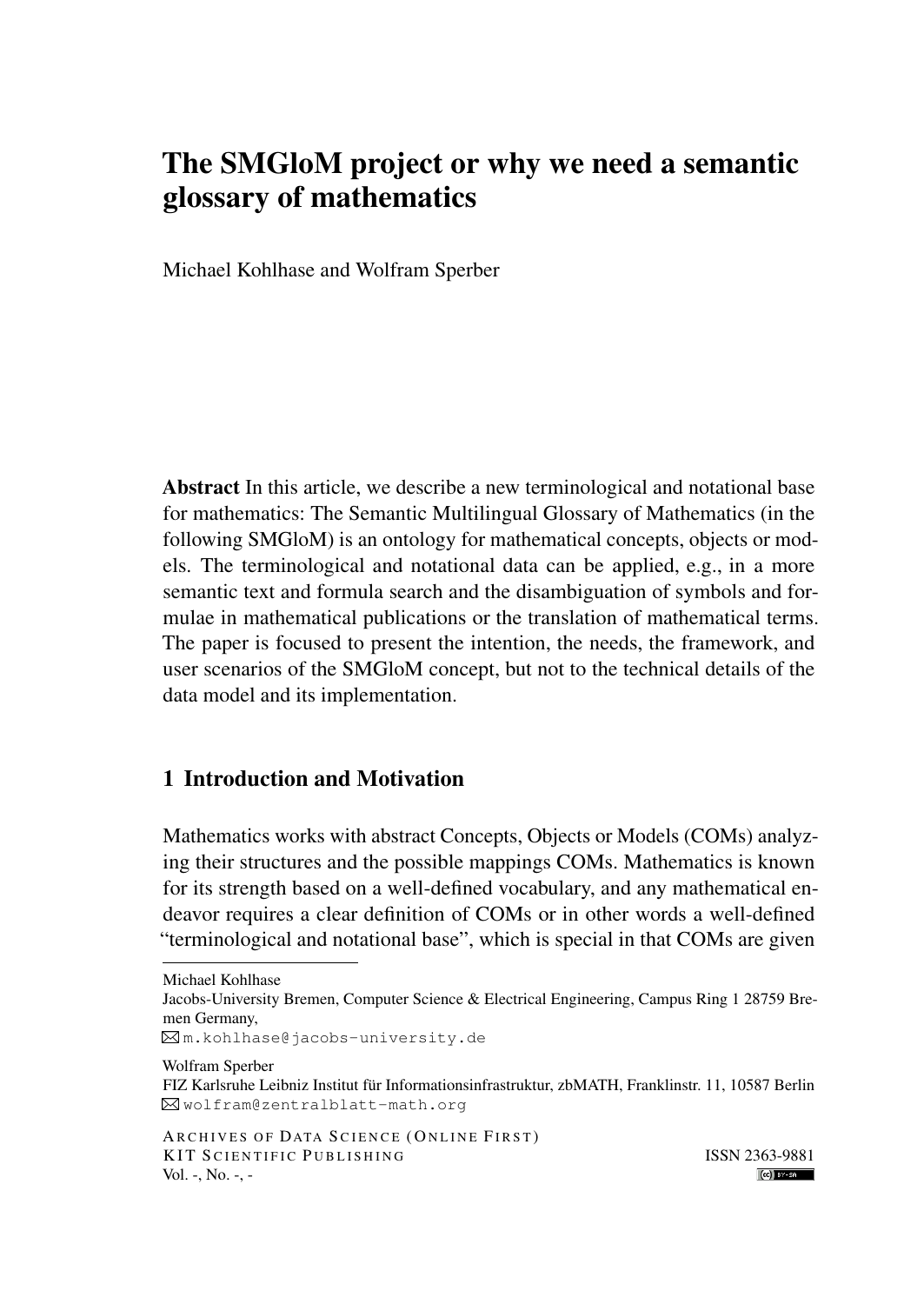by abstract definitions, not by objects of the perceived world. The mathematical language is a natural language of its own but it is different from common languages in some features: The mathematical vocabulary consists of (compound) words and notations (symbols $<sup>1</sup>$  $<sup>1</sup>$  $<sup>1</sup>$  and formulae).</sup>

Mathematical notations mark a degree of formalization of mathematics, they allow the presentation of mathematical statements and theories in a condensed and highly compressed way. Notations of a COM can be single characters or glyphs but can also be combinations of some characters or notations, e.g., the general group of degree *n* over a field *F*: *GL*(*n*,*F*). Notations define a special alphabet for mathematics. Simple notations can be concatenated to form complex notations ("formulae") which allow for a precise identification of COMs. The notations have a well-defined semantic meaning and properties. Notations may take priority over a verbal name, e.g., special partial differential equations later were given the name of mathematicians, for example Schrödinger equation.

Mathematical language is the base for scholarly communication and discussion in mathematics. One of the first layout languages for mathematics was T<sub>EX</sub>, developed in the late 70s. T<sub>EX</sub> was designed as a layout language which allows mathematicians and other scientists to write their manuscripts in their own style without the help of publishing experts.

A terminological base is of central importance for the mathematical community. In the digital age, a lot of activities are developing Web services for the mathematical terminology, e.g., Wikipedia, (Online) Encyclopedia of Mathematics, Planet Math, etc. These services provide a considerable part of mathematical terminology and are a relevant source for humans for referencing. But, the existing services do not exhaust the full potential of Semantic Web methods and technologies, especially in mathematics. In particular, they don't allow automatic processing and reasoning.

OpenMath [BusCapCar:2oms04] was the first universal semantic markup language for mathematics. MathML [CarlisleEd:MathML3] is another XML dialect for mathematics which can be used for both the markup of layout (Presentation MathML) and semantics (Content MathML) which is is fully compatible (convertible) to OpenMath. Finally OMDoc [Kohlhase:OMDoc1.2] extends these with elements of the mathematical meta-structure such as theorems, axioms, proofs, etc. Thus OMDoc supports the semantification (flexible formalization: "flexiformalization") of mathematical publications which can

<span id="page-1-0"></span><sup>&</sup>lt;sup>1</sup> In the following, we use "notation" instead of "symbols and formulae" to avoid incompatibilities with the meaning of "symbol" in the SMGloM data model which is described in detail in [Kohlhase:dmesmgm14].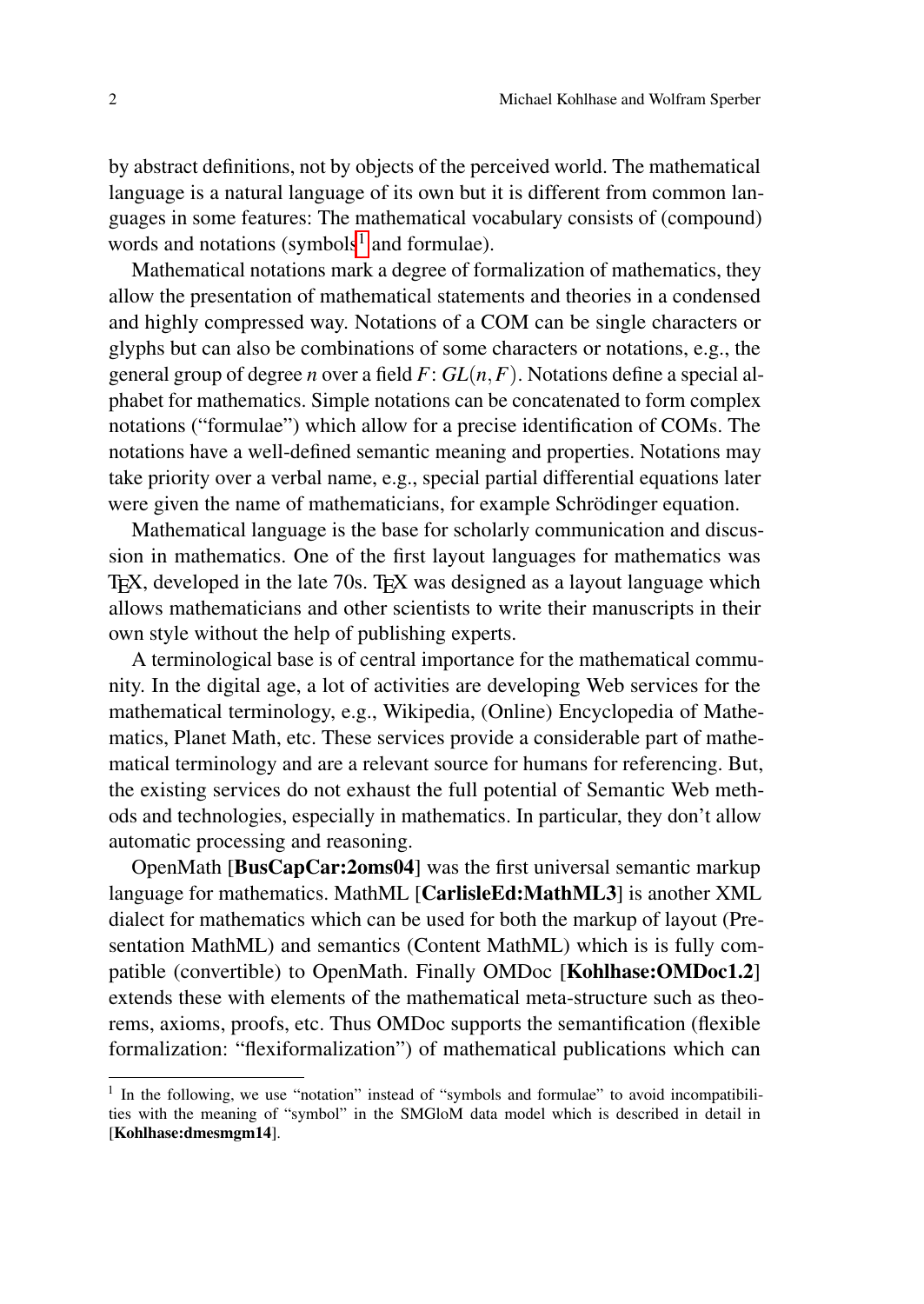be used for a machine-based content analysis as it represents a partial formalization. It would allow to extend the access and the retrieval of mathematical literature from the document level of today to knowledge level in the future .

But MathML and OMDoc are not well-suited for human input: too elongated, formal, and expensive. To fill the gap between input and semantic Web languages, a semantic extension of T<sub>E</sub>X named  $\langle$ F<sub>EX</sub> [sTeX:github:on] was developed in the last years.  $\langle \text{Tr} X \rangle$  also allows for a semantic markup (by annotation) of mathematical notations and a conversion of LATEX to MathML (Presentation and Content MathML) and OMDoc. For more detail, we refer to the Web sites of  $\overline{SFR}$ , MathML, and OMDoc. The most advanced tool for converting LATEX to MathML is LaTeXML [Miller:latexml].

Powerful mathematical encyclopediae are not only important for the communication but also for a lot of use cases. In the last years, FIZ Karlsruhe (FIZ) was involved in two projects, the [delivermath2015] and the [mathsearch2015] project, which also gave impulses for the development of a semantified new glossary of mathematics.

The DeLiVerMATH project aimed at the development of concepts and tools for the automatic content analysis of mathematical publications, especially keyword extraction and classification. For keyword extraction, natural language processing methods are used. In a first step, the types of the words (more generally tokens) are determined by the well-known "Part of Speech Tagging". Then, noun phrases which are the most relevant ones for the characterization of the content are identified. In a third step, the relevant noun phrases have to be selected. This can be done by different methods, e.g., neural networks. A semantic glossary base would be very helpful here.

The joint MathSearch project of FIZ and Jacobs-University Bremen (JUB), developed and realized a formula search for the zbMATH database. The zb-MATH data are T<sub>E</sub>X-encoded and therefore contain only marginal semantic information. As a consequence, the meaning of the notations is ambiguous. A glossary which contains also semantified notifications would be very important for a disambiguation of notations and for improving the retrieval facilities.

In summary, mathematical encyclopediae will be a substantial part of mathematical knowledge. The Web and the development of Semantic Web technologies in mathematics allow for new advanced versions of mathematics encyclopediae which are useful for a lot of applications.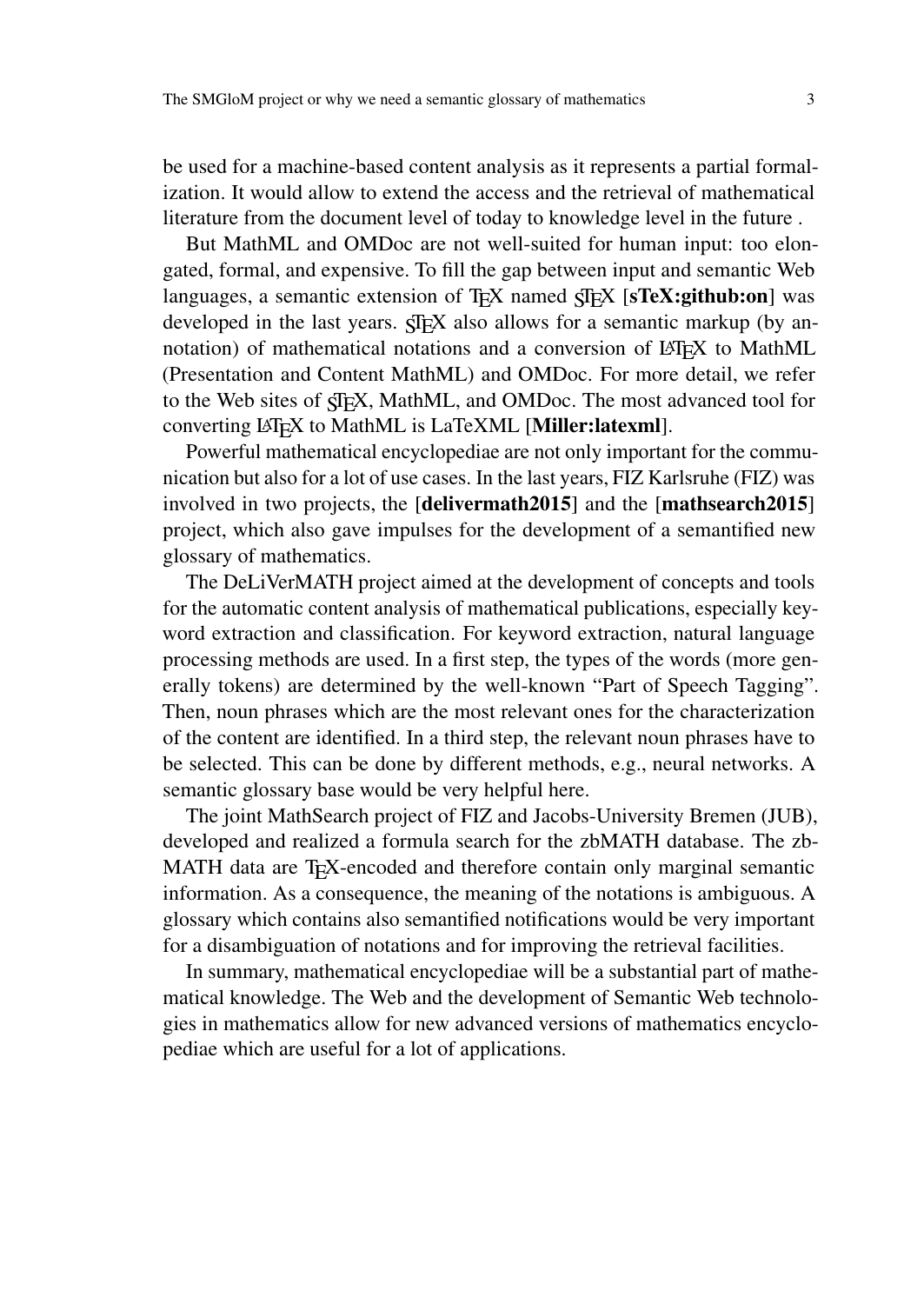### 2 SMGloM: The terminology and the data model

The terms "controlled vocabularies", "thesauri", "glossaries", "terminological bases", "ontologies", "symbols", "notations", etc. are used differently in various communities and address different aspects. For a semantic mathematical glossary the terminology must be unified and clarified.

### *2.1 SMGloM: The terminology and design principles of SMGloM*

In the pre-digital era, *mathematical glossaries* (or *encyclopediae*) consisted of alphabetically ordered lists of mathematical terms which were given by short articles containing the definitions of the COMs, and also references to other terms which are relevant for a term. Two prominent examples are [naas2015] and [hazewinkel2015]. They are useful reference bases of mathematical COMs.

*Terminological bases* are collections of terms. Mathematical terms are words or compound words of COMs which have a well-defined meaning in a certain context, their meaning may deviate from the meaning of the same words or phrases in other contexts and in everyday language. COMs can be represented by terms and/or notations, e.g., "Laplace operator" can be substituted with "∆". COMs can have multiple terms or notations, e.g., "differential quotient" is synonym for "derivative", the same is valid for notations, e.g., " $f'(x)$ " is synonym for  $\frac{df}{dx}$ . The same terms and notations can describe different mathematical COMs, e.g.,  $\Delta$  can be the notation for a difference or the Laplace operator, as a parameter in different mathematical notations, etc.

Words or phrases can have various inflectional variants which linguistics calls "lexemes". Lexemes are usually referenced by their "lemma" (or citation form). Also notations can have variants. Parameters are one degree of freedom of notations. The design of SMGloM allows parameter versions as well as parameter-free ones.

Often, COMs can be defined in more than one way, e.g., "Euclidean geometry" can be described by different axioms. Equivalence of definitions must be proved which can be hard work. New research results can lead to new definitions. They are a first kind of semantic relations. Terminological relations are a general type of semantic relations. [WordNet:on] has marked some prominent semantic relations between terms: synonymy, hypernymy and hyponymy, meronomy and holonymy, homonymy and antonomy. We also address another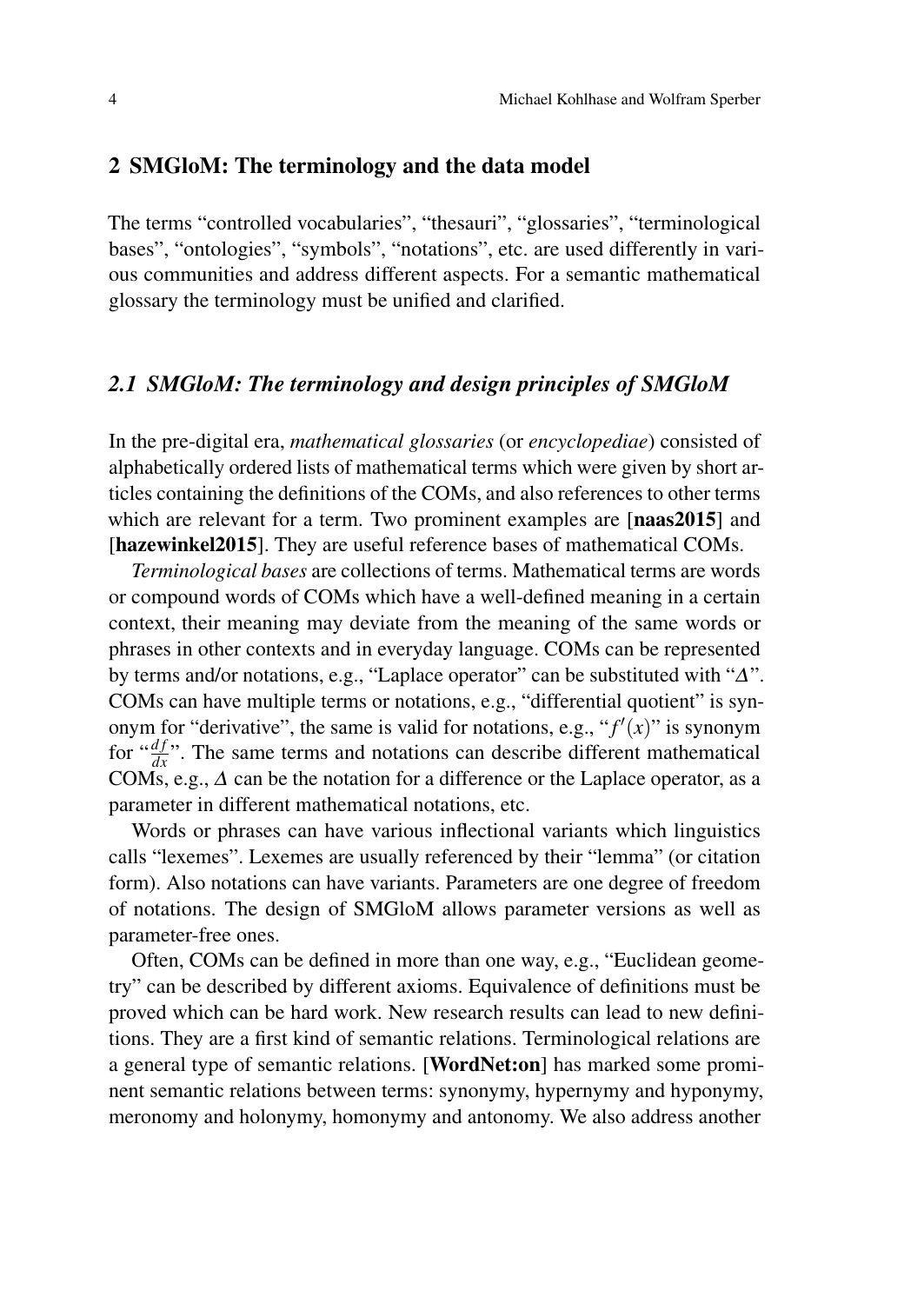type of relations between COMs in SMGloM: dependency relations consisting of the relations to other COMS which are necessary to define a COM.

Semantic terminological bases usually make some relations between terms explicit, so that they can be used for automatic reasoning and customized presentations. In practise, the terminology and relations between terms, COMs, notations are much more complex. The paper of  $[Kohlhase: dmesmgm14]$  is – to the best of our knowledge - the first systematic discussion about the subject. SMGloM is not only a terminological terminal base but also a notational base for mathematics with a broad range of semantic relations.

#### *2.2 SMGloM: The data model*

SMGloM is designed as a building block for mathematical knowledge management. SMGloM should be a useful service for both the mathematical community but also for the automatic analysis and processing of information.

As was said above, COMs can often be defined in various ways. Each definition of a COM will be assigned to a SMGloM item. Different equivalent definitions of a COM are characterized by the semantic relation for equivalence. SMGloM consists of entries which are named "modules". Figure [1](#page-5-0) gives an overview of the data model

- Modules: Modules are the atoms of SMGloM, they consist of the module signature and the language bindings. Modules and COMs are closely related, but it's only a 1:1 relation in the simplest case: Modules can cover groups of aggregated COMs (groups of COMs which are defined simultaneously). On the other hand, COMs can be defined in more than one way and thus in more than one module.
- Module signatures: A module has exactly one signature which contains the module identifier, the semantic relations to other modules and the notations of a COM (which are typically language-independent). All known variants of the notations have to be declared in the module signature. This covers different notations for (ordinary or partial) derivations of a function, the notations can contain parameters which can be written in different form, etc.
- Language bindings: The concept of language bindings allows for a multilingual approach of SMGloM. A module can have any number of language bindings (one for each language), these contain the definitions of the terms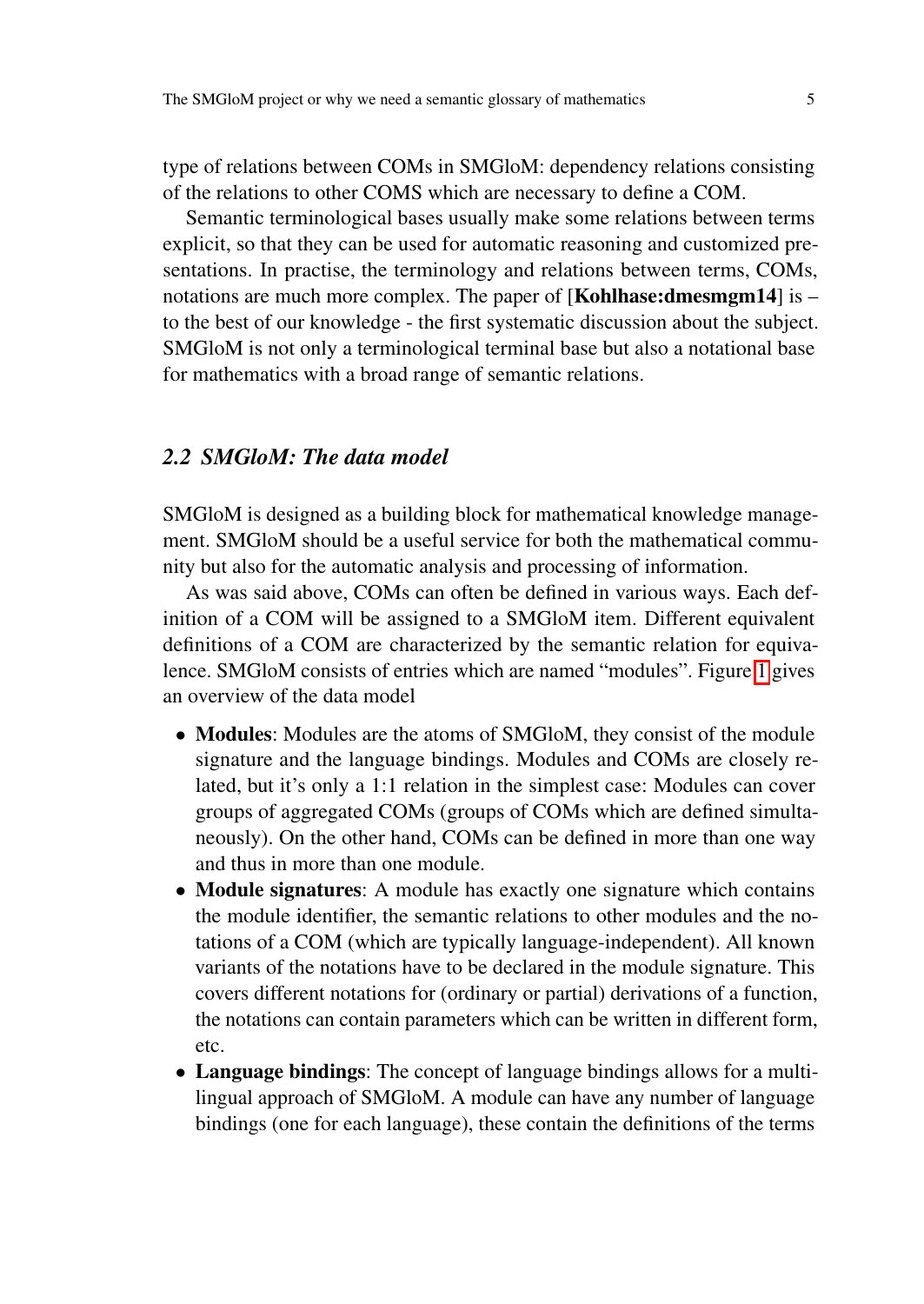of a COM in that language. As English is the lingua franca in mathematics, this definition can be used as base and origin for adding further language bindings in other languages.



<span id="page-5-0"></span>Fig. 1 The SMGloM Data Model

SMGloM models the semantic relations as relations between modules:

- Dependency relations: The modules of the COMs which are necessary for creating a new module must be declared in the module signature. The information can be used to create a dependency graph between modules (and COMs).
- Terminological relations: First terminological relations are used in the language bindings. The definitions in a language binding should list all possible terms of a COM: These sets are the terminological synonym sets (synsets) of Wordnet.

The SMGloM data model inherits linguistic, library-oriented, and mathematical aspects. It is different from other terminological bases, e.g., Wikipedia, which have a much simpler structure: The SMGloM structure provides a 'microscopic' insight into the mathematical terminology: Special definitions can be addressed unambiguously. This is relevant, e.g., for proving theorems but also for embedding of different definitions in its mathematical context, and for maintaining the language bindings in several languages. Also, other definitions of a COM, can be simply added by introducing a new module in SMGloM. For the first time, notations are in a unique relation with a COM which is relevant for a machine-based content analysis of mathematical publications. Last but not least essential advantages result from the semantic relations which are modeled in the modules and between the modules.

Semantic relations between modules are separate elements of the SMGloM concept wich are called "views". A first example for views are equivalence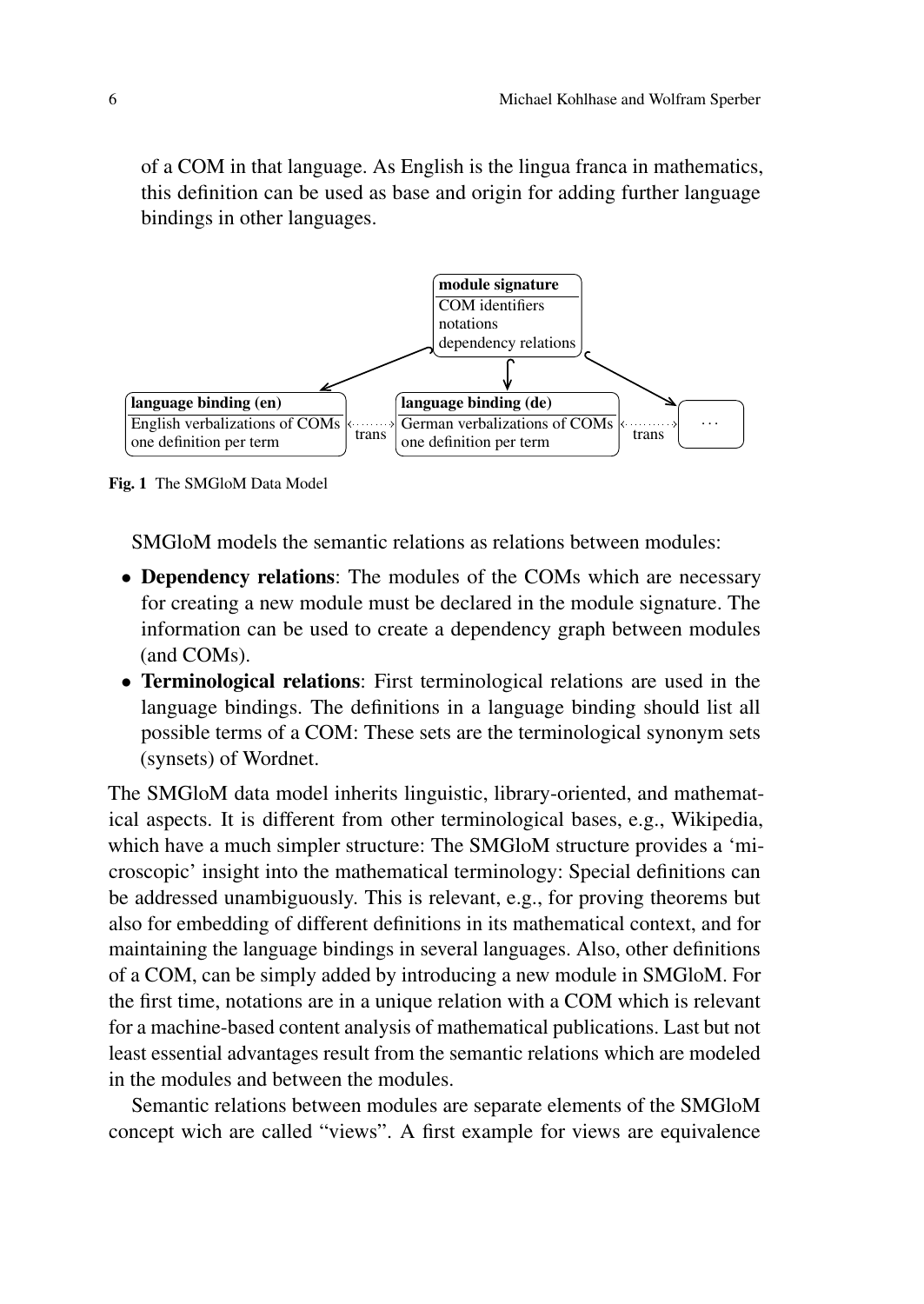relations between different definitions of a COM. These relations will allow - analogously to synsets for terms - to provide a view to the "synset" of all equivalent definitions of a COM. The dependency relations and views embed the terms which are defined in a module in their mathematical context in a human and machine-understandable way.

The development of the data model is not finished. Currently, the refined specification and typing of views, which were introduced in the MMT concept, see [Kohlhase:dmesmgm14], is a hotspot in the discussion of the SMGloM concept.

#### 3 Implementation & State of the System

Some problems must be solved for the realization of SMGloM besides the further development of the architecture: the technical implementation and the organizational realization of the glossary. A semantic mathematical glossary requires semantic languages for the input.  $\langle \text{Tr} X \rangle$  has the potential for such a semantified encoding. A distributed system for input and quality control seems to be a convenient organizational frame for SMGloM.

#### *3.1 Technical implementation*

 $SIFX$  is used for encoding SMGloM. The use of  $TFX$  has a long tradition in the mathematical community, it is the de facto standard for mathematical publishing.  $\frac{1}{2}$  additionally allows semantic markup of the mathematical content (terms, their definitions, and notations), module structure, and relations without forgoing high-quality presentation. Up to now, tools for an automatic assistance of the input are missing, but are high-priority development goals.

The SMGloM approach was evaluated in spring 2015. The result is a prototype for SMGloM. Experiences of the test phase were used for tuning and adapting the data model and encoding.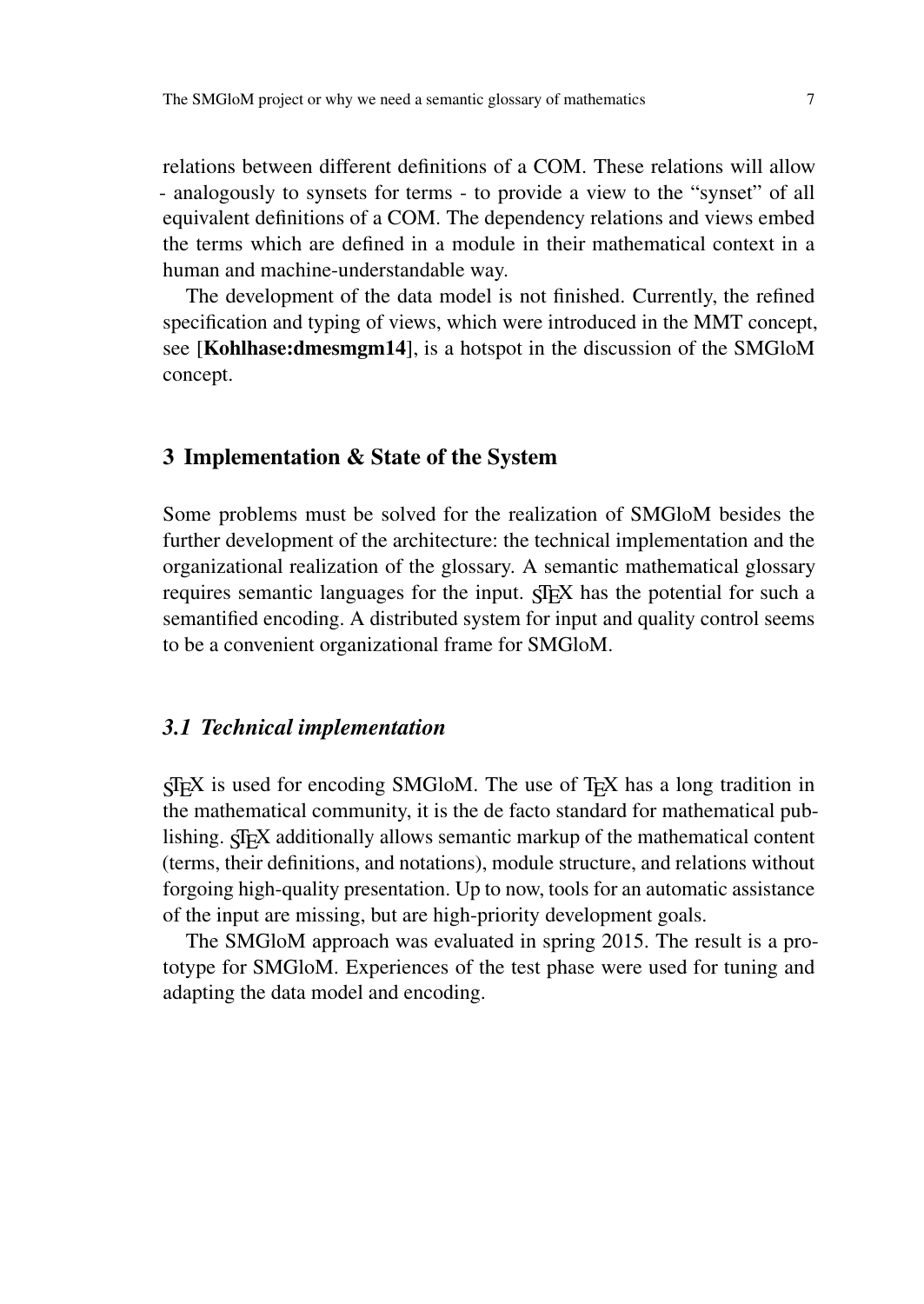| MathHub<br>Home                                          | Contribute<br>Math Dictionary<br>Libraries<br>Sources<br>Glossary                                                                                                                                                                                                                                                                                                                                                                                                                                                                             |  |  |
|----------------------------------------------------------|-----------------------------------------------------------------------------------------------------------------------------------------------------------------------------------------------------------------------------------------------------------------------------------------------------------------------------------------------------------------------------------------------------------------------------------------------------------------------------------------------------------------------------------------------|--|--|
|                                                          | Libraries / smglom                                                                                                                                                                                                                                                                                                                                                                                                                                                                                                                            |  |  |
| Navigation<br>Help                                       | smglom<br>One of the challenging aspects of mathematical language is its special terminology of technical terms that are defined in various<br>mathematical documents. The SMGIoM is a lexical resource that combines the characteristics of dictionaries and glossaries with<br>those of mathematical ontologies. It facilitates a large variety of knowledge management applications without requiring full<br>formalization, the cost of which would be prohibitive. See the license here.<br>Responsible: m.kohlhase@jacobs-university.de |  |  |
| Report issue<br>User login<br>Username *                 |                                                                                                                                                                                                                                                                                                                                                                                                                                                                                                                                               |  |  |
|                                                          | <b>Statistics</b>                                                                                                                                                                                                                                                                                                                                                                                                                                                                                                                             |  |  |
| Password *                                               | • Staging Ground Various mathematical concepts to be sorted into SMGloM repositories<br>• Sets Basic properties of sets                                                                                                                                                                                                                                                                                                                                                                                                                       |  |  |
| • Create new account<br>• Request new password<br>Log in | . Mathematical Vernacular The special language to express mathematical knowledge<br>• Elementary Calculus Terminology for the mathematical study of change.<br>· Mathematical Constants Special mathematical constants<br>. Number Theory (general) General terminology of Number Theory<br>. Mathematical Identities Equivalent terms of one or more variables                                                                                                                                                                               |  |  |
|                                                          | . Topology Terminology for connectedness, continuity, boundary, and the like.<br>. Geometry Terminology for shape, size, relative position of figures, and properties of space.<br>. Trigonometry Terminology about functions describing the relationships between lengths and angles in triangles.<br>• Linear Algebra Terminology for vector spaces, lines, planes, subspaces, matrixes,<br>. Functional Analysis Vector spaces with some kind of limit structure.                                                                          |  |  |
|                                                          | • Analysis Calculus, its applications and enhancements<br>• Special Numbers The objects of Number Theory.<br>• Prime Numbers Special numbers that are primes.<br>· Magic Squares Terminology about Magic Squares<br>. Number Fields Terminology about numbers, their representations, and their operations                                                                                                                                                                                                                                    |  |  |
|                                                          | . Elementary Algeba Elementary algebra encompasses some of the basic concepts of algebra, one of the main branches of mathematics.<br>. Numbertheoretical Functions Important functions of Number Theorie<br>• Elementary Graph Theory Graphs are structures that can model many things                                                                                                                                                                                                                                                       |  |  |

<span id="page-7-0"></span>Fig. 2 The homepage of SMGloM

#### *3.2 State of the art*

Within the MathSearch project, the concept of SMGloM has been checked and a first prototype has been installed at [SMGloM:on]. The further development of SMGloM is a dynamic process. The feedback of the input has led to some modifications of the original SMGloM data model and the implementation rules. Also, first tools have been developed which support a technically correct input, control, and maintenance of SMGloM, e.g., for adaption or correction of existing entries and their semantic relations. New or modified entries can lead to redundant relations which must be handled by the system.

In the meantime, the prototype of SMGloM contains nearly 500 items and more than 1,500 language bindings (English, German, Romanian, Turkish, Chinese) which have been created manually by FIZ and JUB. The prototype provides, analogously to other encyclopedias, an alphabetically sorted list of the glossary terms, the definitions and the so-called concept graphs which are a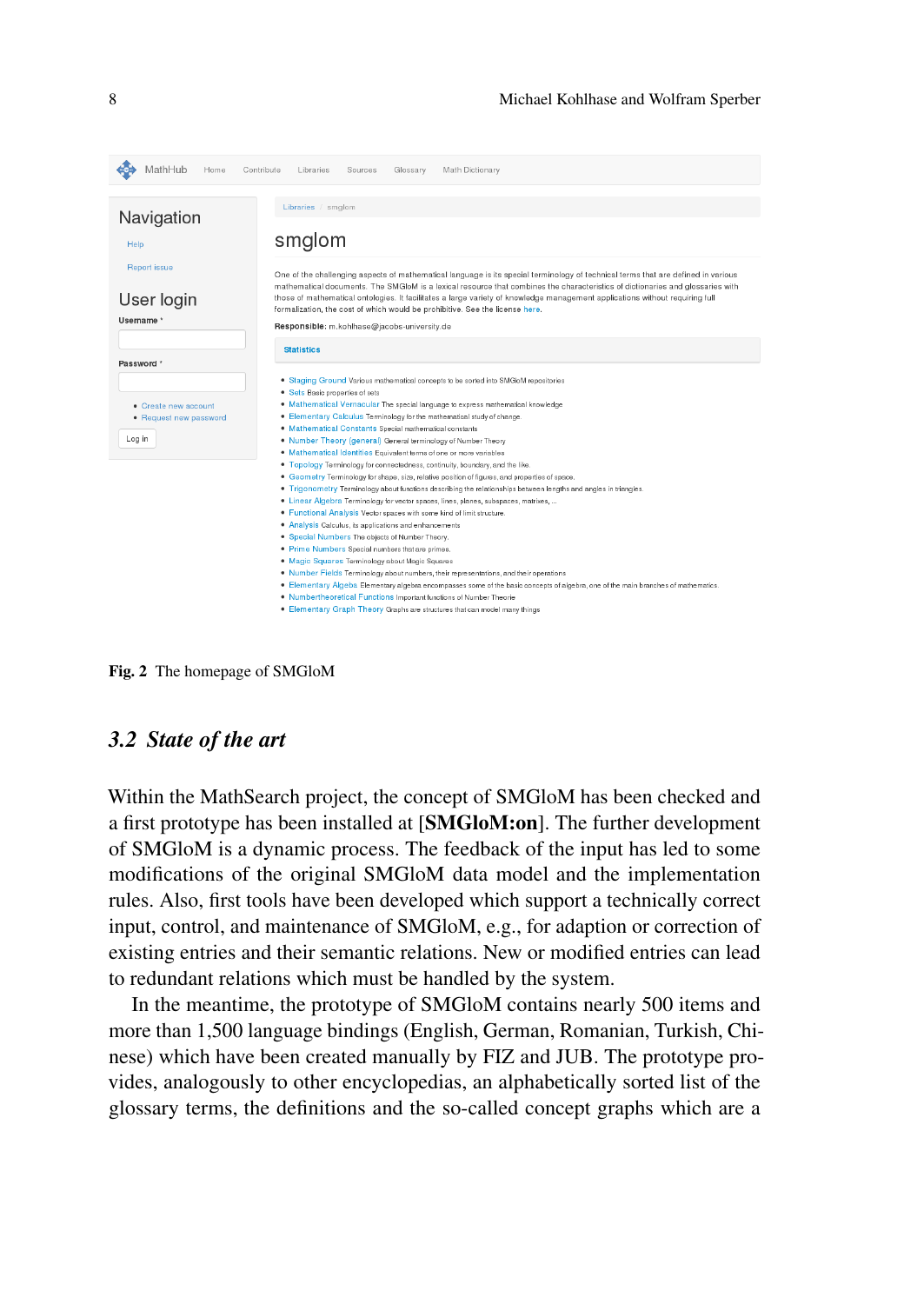visualization of the dependency relations of a certain term with other SMGloM terms. Also a translator for the SMGloM terms has been realized in the prototype.

The WebSite of SMGloM will be introduced by some screenshoots in the following. Figure [2](#page-7-0) shows the homepage of SMGloM which gives an overview about the mathematical subjects currently realized in SMGloM. Note that this is organized by "Math Archives" which is chosen mainly for management (rights management) reasons. Figure [3](#page-8-0) shows the (English) term list of the glossary generated from the content. For each term, a definition (see Figure [4\)](#page-8-1) and a dependency graph (see Figure [5\)](#page-9-0) can be accessed. Alternative languages can be accessed by the links on the right.

| MathHub<br>Home                                | Contribute<br>Math Dictionary<br>Libraries<br>Sources<br>Glossary |    |
|------------------------------------------------|-------------------------------------------------------------------|----|
| Navigation                                     | <b>SMGIOM Glossary</b>                                            |    |
| Help<br>Report issue                           | <b>zht</b><br>zhs<br>-tr<br>de<br>en<br>ro                        |    |
|                                                | • B-powersmooth Definition, Concept Graph                         | de |
| User login<br>Username *                       | • B - SMOOth Definition, Concept Graph                            | de |
|                                                | . b base encoding Definition, Notations, Concept Graph            | de |
|                                                | • b base encoding Definition, Notations, Concept Graph            | de |
|                                                | • <i>i</i> th digit Definition, Notations, Concept Graph          | de |
| Password *                                     | • k-ful number Definition, Concept Graph                          | de |
|                                                | • k -full number Definition, Concept Graph                        | de |
| • Create new account<br>• Request new password | • k -perfect Definition, Concept Graph                            | de |
| Log in                                         | • k-powerful number Definition, Concept Graph                     | de |
|                                                | • k-rough number Definition, Concept Graph                        | de |
|                                                | • k -simplex Definition, Concept Graph                            | de |

<span id="page-8-0"></span>Fig. 3 The term list of SMGloM (snippet)

# primenumber.en

| View                                                                                                            | OMDoc | Source | <b>SVG</b> |  |  |  |
|-----------------------------------------------------------------------------------------------------------------|-------|--------|------------|--|--|--|
| · primenumber.en<br>includes 2                                                                                  |       |        |            |  |  |  |
|                                                                                                                 |       |        |            |  |  |  |
| A <b>prime number</b> is a natural number greater than 1 that has no positive divisors other than 1 and itself. |       |        |            |  |  |  |
| The number of prime numbers not greater than $n$ is written as.                                                 |       |        |            |  |  |  |
|                                                                                                                 |       |        |            |  |  |  |

<span id="page-8-1"></span>Fig. 4 The English language binding for the term "prime number"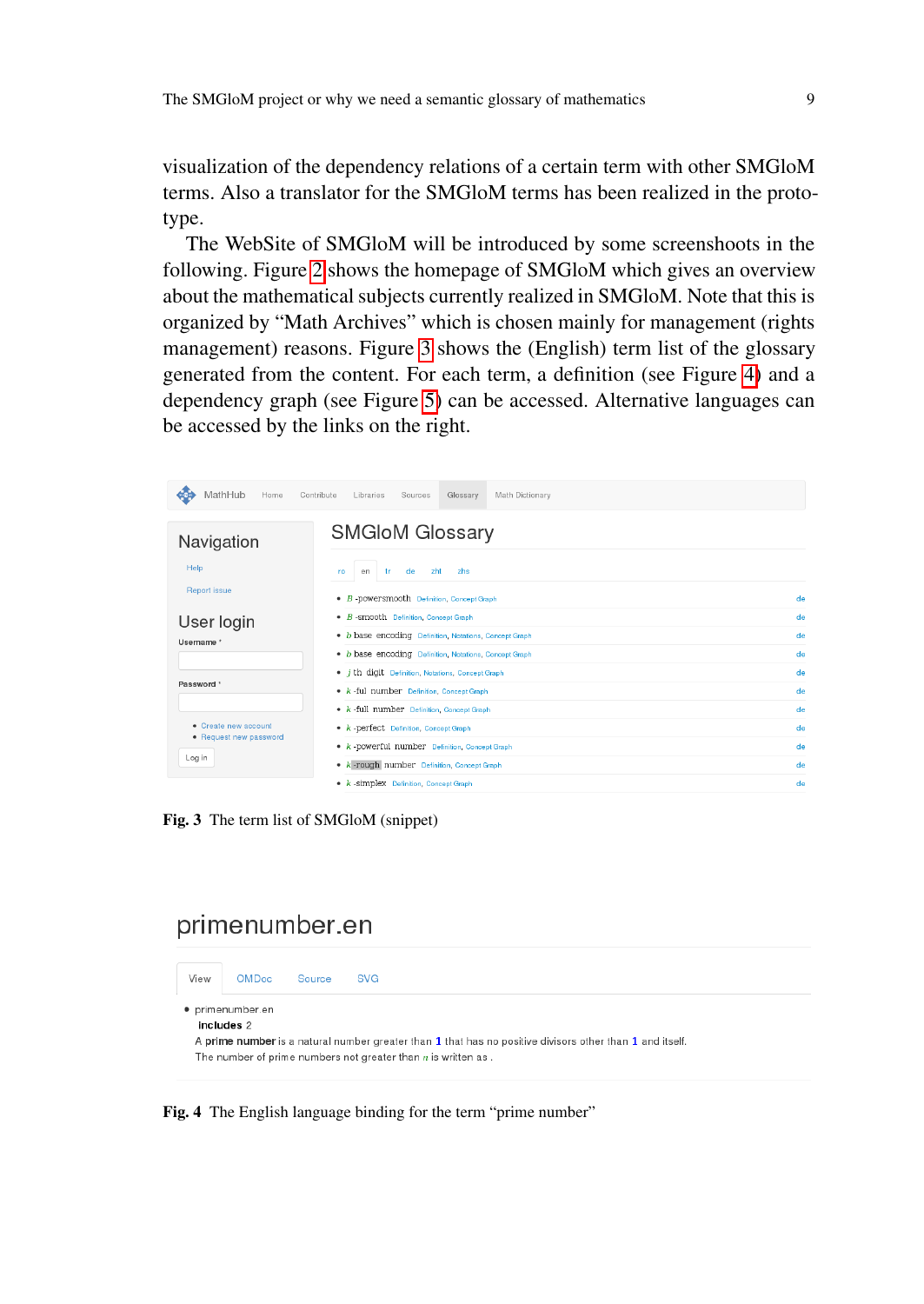

<span id="page-9-0"></span>Fig. 5 The dependency graph for the term "Connected graph"

The dependency relations in the module signature allow for creating graphs which contain the terms which were used in the definition of a certain term and the terms which use this term for their definition. The overall graph is very complex (too many nodes and semantic relations). But local graphs which present a node and its environment could be very helpful for the user. Currently, the graphs contain only dependency relations of first order (parents and childs) but can be extended by views.

SMGloM has achieved a first stage of development, but not the maturity and robustness which is necessary for a widely distributed production system and service. Also, the input of the prototype requires some familiarity with the SMGloM concept and experiences with  $\langle \text{Tr} X \rangle$ .

As a next step, the existing SMGloM prototype should be developed to a working system and useful service. Therefore, a project proposal is under preparation. A Todo list and some concepts for the organization, input and control will be discussed below.

### *3.3 Use cases*

In the following, we list some possible use cases which are partially implemented in the prototype.

• Visualization: A first application of the SMGloM model is the graphical presentation of the dependency relations. The modules are the vertices of the graph, the dependency relations are the edges. This is already realized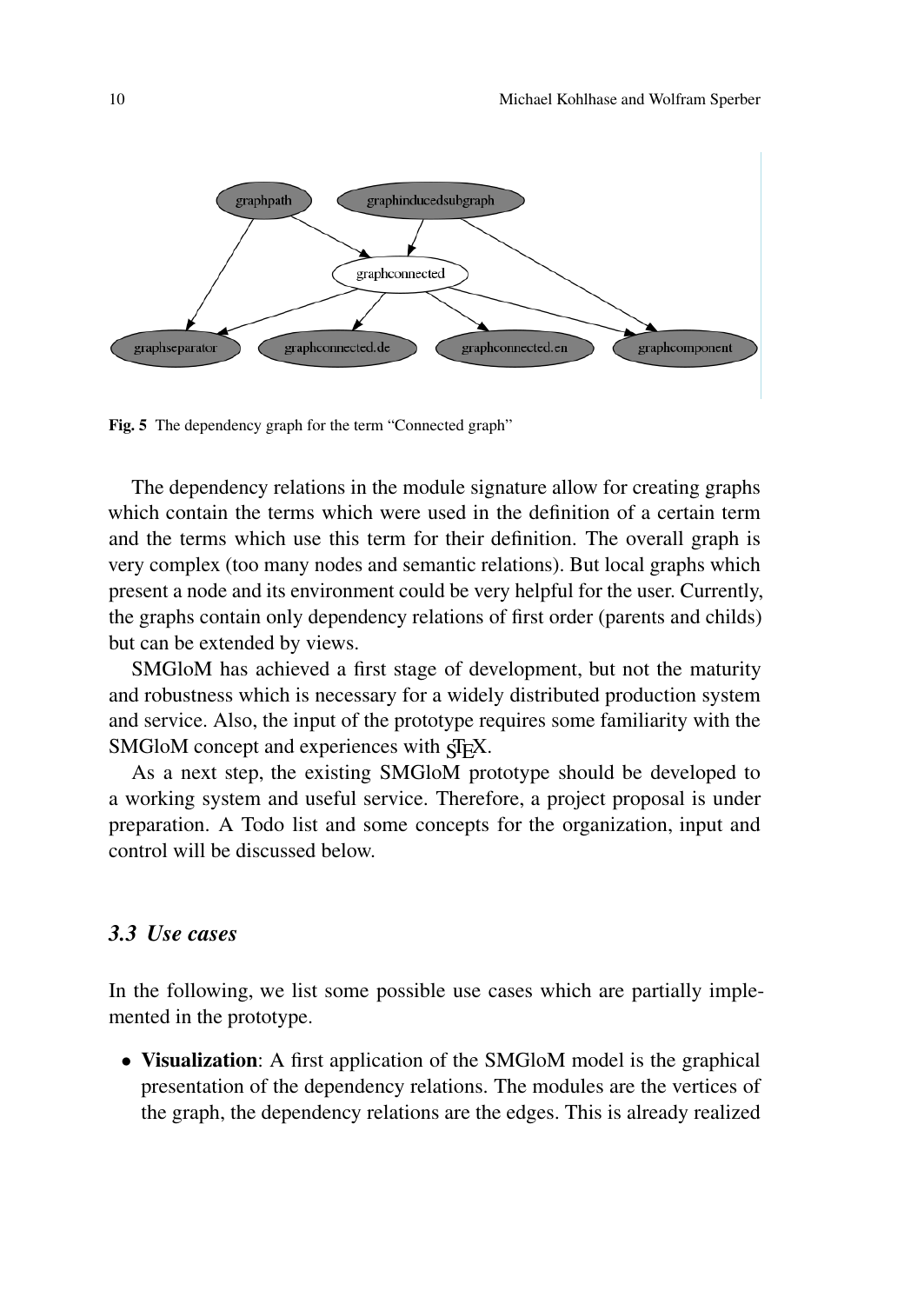in the prototype. The graph embeds a COM in its mathematical context by visualizing the dependency relation between COMs.

- Dictionary: SMGloM contains a mathematical dictionary. If an SMGloM entry covers more than one language binding in a module, SMGloM can be used immediately for translation. This has been also realized in the prototype.
- Controlled vocabulary for mathematics: Authors of mathematical information can refer SMGloM terms and notations which support a standardized use of the mathematical vocabulary. The practical use of this feature requires a sufficient coverage of the mathematical vocabulary.
- Semantified publishing: Especially, SMGloM defines identifiers for the notations and terms of COMs. Authors can refer to the semantically annotated notations and terms in their publications. This would simplify the reading but also the machine-based content analysis of publications.
- Disambiguation: SMGloM can identify various meanings of notations or terms. This can be used for the disambiguation of terms and notations, intellectually or by automatic means.
- Retrieval: Terms and notations of COMs are connected by the data model. This allows a common search for terms and notations.
- Customizing: SMGloM allows to customize the presentation style (using of preferred terms and notations) in mathematical publications. Publications can be transformed to the preferred style of the user. This could be a useful application, e.g., for reading of historic documents.

## 4 SMGloM – a Community-Based Approach and Quality Control

Wikipedia has impressively demonstrated the merits and strengths of a communitybased distributed enterprise for the development of terminological bases in the Web. Wikipedia has shown what is needed to be successful: a smart technical system for an intuitive and distributed input and a rigorous quality control policy. Also the free use of Wikipedia is essential for the success of Wikipedia.

SMGloM must alos be a community-based distributed activity:

- Input and quality control: Only the mathematical community has the expertise to create such a glossary and ensure a high level of quality.
- Usability: The mathematical community is strongly interested in such a service because it is a useful service for the daily work.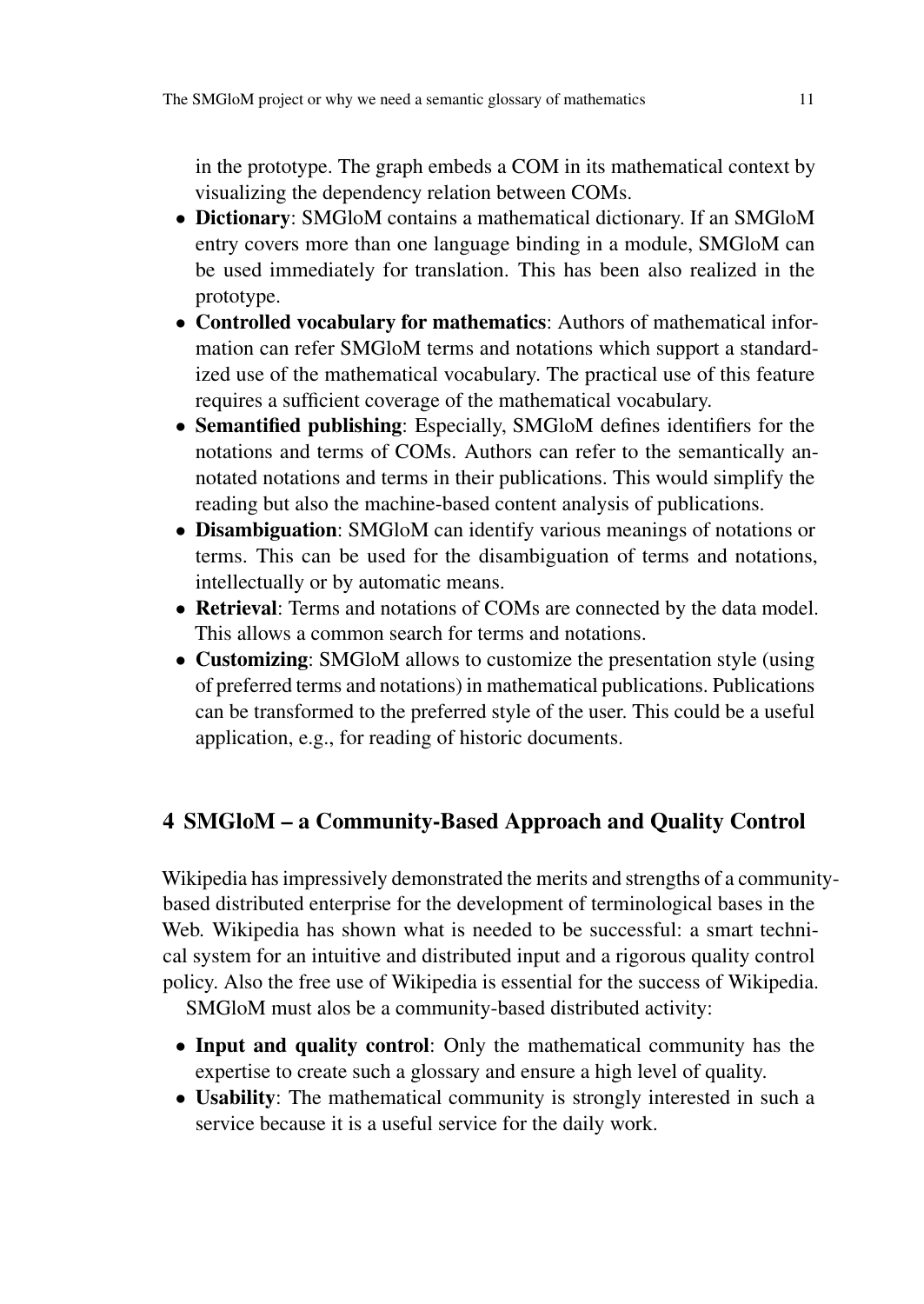• Use: SMGloM is provided by the community for the community as a free service.

SMGloM needs broad support from the mathematical community for

- Input: A substantial coverage of the mathematical vocabulary is essential for its acceptance. Each mathematician can be a contributor for SMGloM by creating input corresponding to the data model.
- Quality control: Only mathematicians who are experts on a mathematical subject can control the SMGloM input and ensure its quality.
- Conceptual development and technical infrastructure: This contains the advancement of the SMGloM concepts and their implementation, the development of an editorial system for the workflow and quality control in SMGloM and interfaces for applications.
- Steering: Publishing, quality control, and the technical and conceptual development need coordination by a steering committee of experts.

This means, various groups of the mathematical community will be involved in the SMGloM initiative. For the conceptual development and technical infrastructure a special group of mathematicians with expertise in Semantic Web technologies is indispensable. SMGloM needs a stable personnel base to guarantee the quality and sustainability of SMGloM. All activities should be steered by an "'Executive Board" (EB). The EB coordinates the work of authors, editors, and developers und is responsible for the communication with the mathematical community (especially with the International Mathematical Union and other learned societies). The EB develops a business plan for the SMGloM initiative. The development of this infrastructure is one of the most important steps for the next time.

### 5 Conclusion

SMGloM is a concept and a new type of a mathematical glossary. Currently, SMGloM in the stage of a prototype. But we hope, that the concept and its potential for applications are attractive for the community and will be developed as a useful service in the near future.

SMGloM can be an important step to a sophisticated mathematical knowledge management on the Web and a starting point for realizing a Semantic Web for mathematics.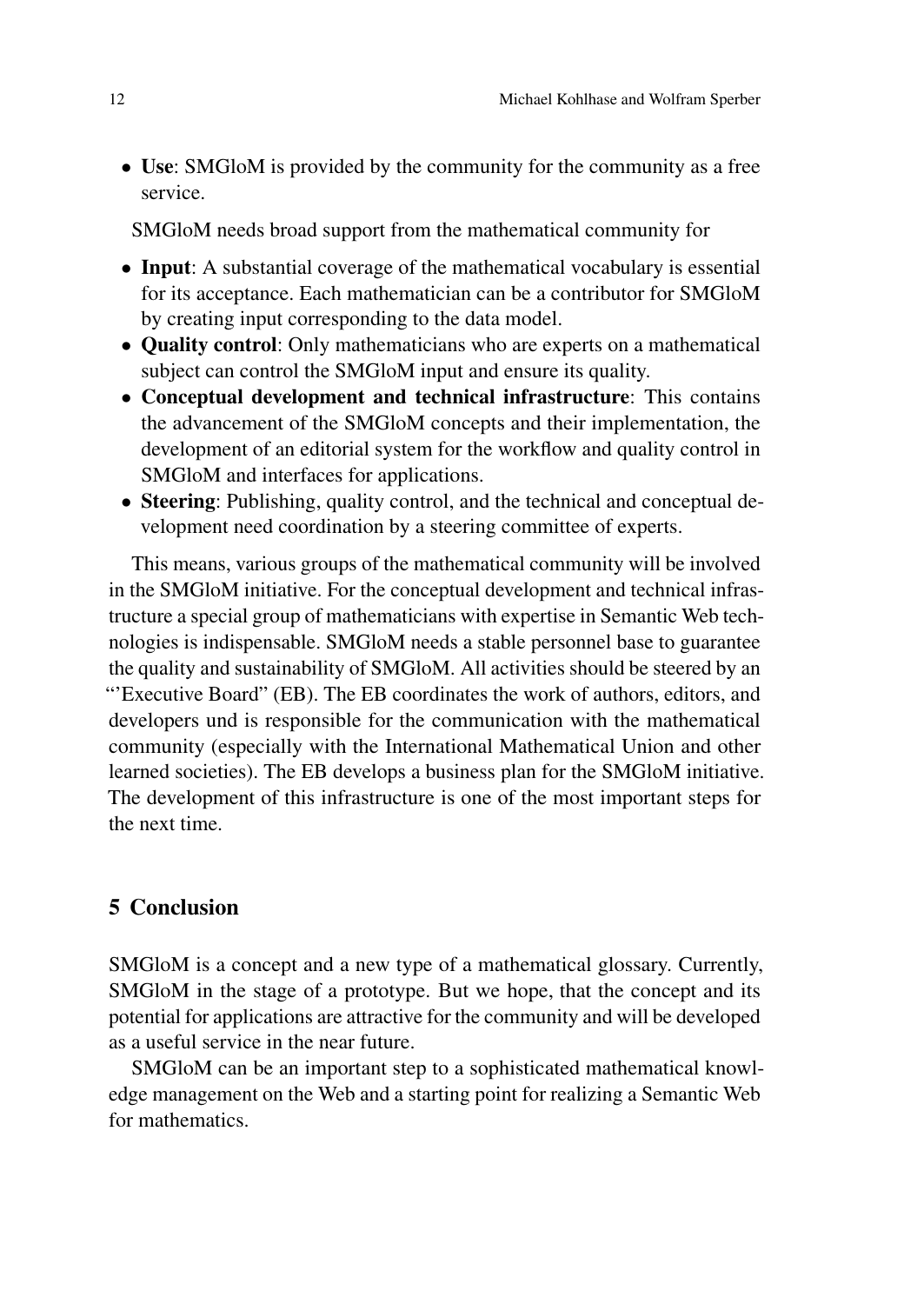Even though the system is operational at a basic level, thre are still many conceptual and technical challenges to further develop an active community of contributors.

- Input: Guideline have to be developed showing what to do and how to do it. Moreover, the SMGloM input system should provide as much as possible technical support for authors, e.g. by
	- a graphical user interface conducting the user through the input process
	- visualization tools especially for the semantic relations
	- tools for automatic proving the syntactic correctness of the input
	- filters for detecting redundant or controverse input in SMGloM, e.g., avoiding of non-unique identifiers
	- tools for processing and maintaining of SMGloM data (e.g., the dependency graph)
- Quality control: SMGloM input and control needs both the content and formal correctness.
	- *correctness of the content*: The origin of a definition is a strong indicator for the correctness of a definition. Therefore, the source of the definition – typically a publication – should be declared. Also, the semantic relations allowing to embed a term in its mathematical context must be correct and nearly complete.
	- *Formal correctness* (modules, views, encoding of notations, links, terms, etc.): Without a correct encoding, SMGloM could not provide the enhanced features of SMGloM, especially automatic processing and reasoning of information. Hence, a strict control of formal correctness is necessary.

In particular, SMGloM needs a special editorial system. The existing editorial systems for quality control of mathematical publications are focused on the mathematical content. The control of formal correctness requires additional methods, e.g., the use of sophisticated concepts of software engineering. The editorial system should assist authors and editors to create and publish high-quality SMGlom entries.

• Conceptual development and technical infrastructure: Besides the tasks listed above (input support, editorial system) the following tasks are addressed